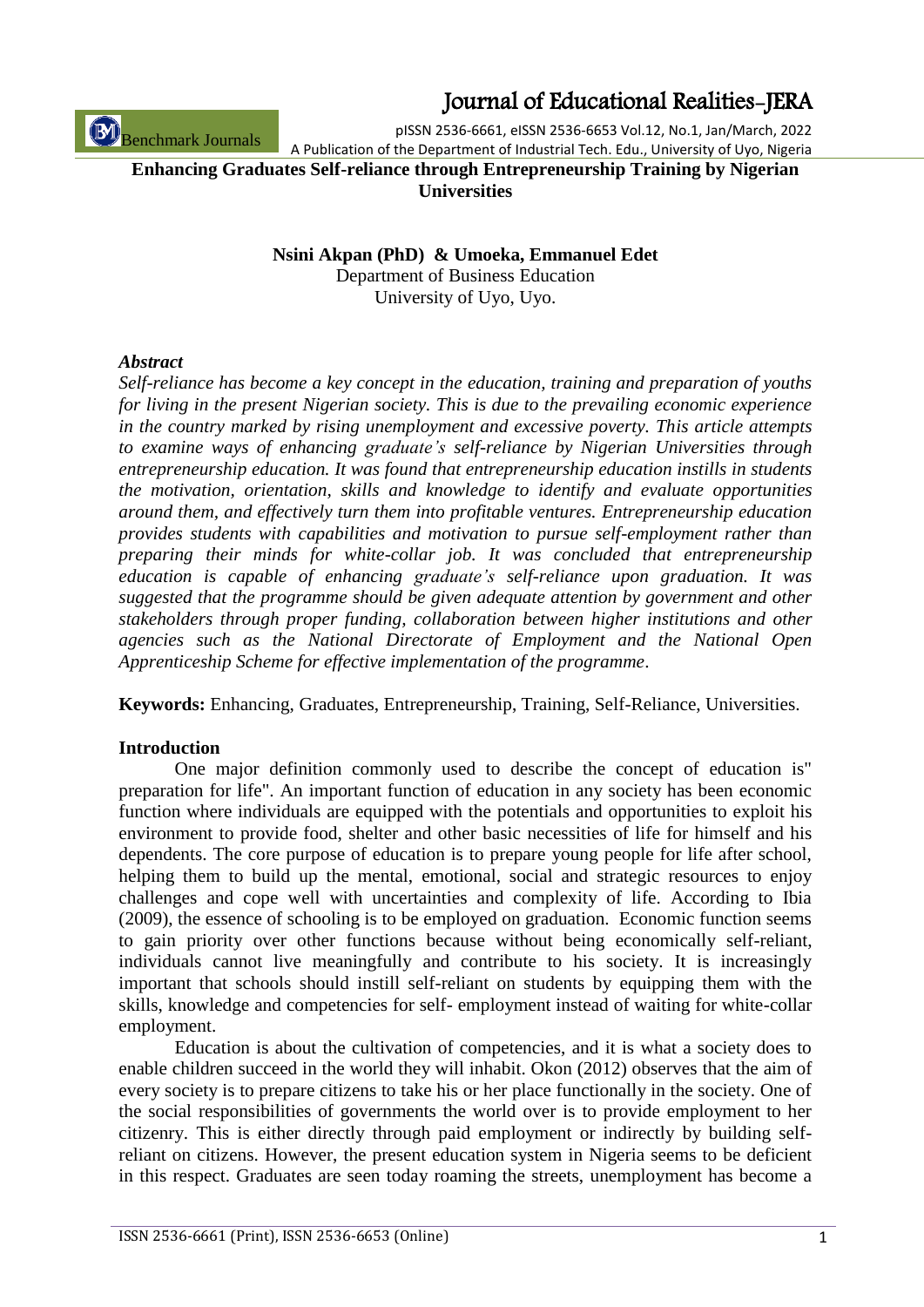# Benchmark Journals

pISSN 2536-6661, eISSN 2536-6653 Vol.12, No.1, Jan/March, 2022 A Publication of the Department of Industrial Tech. Edu., University of Uyo, Nigeria

common phenomenon in the society and opportunities for white-collar job continue to be disproportionate to the increasing number of graduates. Self-reliance among graduates can be enhanced through entrepreneurship education.

Entrepreneurship Education is a form of that seeks to provide knowledge, skills, attitudes and motivation to students for entrepreneurial success in any setting. It is the type of education fashioned out to prepare learners for innovative ventures which leads to selfreliant and economic emancipation. Entrepreneurship Education was introduced into the Nigerian school system as a pathway for reducing unemployment in the society and encourage self-employment and self-reliance. Self-reliance is synonymous with the selfefficiency. It means doing things for ourselves rather than having things done for us. According to Adams (2013), self- reliance is the personal initiative in the ability and effort to identify, harness, manage effectively and efficiently the personal and collective resources, human or natural in the immediate surroundings in order to uplift one's or a people's life. Self-reliance discourages dependency syndrome and promote an individual's ability to rely on one's own efforts and abilities. A self- reliant person is one who possesses great creative abilities, one who is functional, resourceful and one who has acquired some values and skills to improve not just himself, but people around him.

The concept of self- reliance gained importance in Nigerian educational system due to the adverse economic experiences in the country in particular and the world over. As noted by Harrison and Patrick (2011) in recent time, there has been increasing global concern over the continuously expanded rate of unemployment around the world, particularly in most developing countries, where graduates have been identified as the most affected groups. In Nigeria for example, the problem of unemployment and poverty has become alarming. There are many graduates who are unemployed and who cannot employ themselves.

One major human capital assumption is that after finishing tertiary education, graduates should be able to afterwards make a successful transition from these institutions of higher learning to become productive workers, self- reliant entrepreneurs, responsible parents, good citizens, selfless leaders and live healthy lives. According to Desmond (2014), for a country striving to attain self- reliant economy and for it's citizens, it's educational system should be designed to involve robust entrepreneurship curriculum and to achieve viable entrepreneurship education that will enhance self-reliance. Education planning must be geared towards eradicating imbalance in skills formation through meaningful attention to the enhancement of individuals technical skills and artisanal training. In the context of this paper, self-reliance means the ability to create and manage successfully and independently any economic venture. It can be used synonymously with self- employment and economic independent. Self-reliance would encourage each graduate to pursue goal of selfemployment rather than waiting for paid employment. This would hopefully reduce the spate of unemployment in the society.

#### **The Role of Education in Entrepreneurship**

Entrepreneurship is the process of seeking out opportunities in the market place and arranging resources required to exploit the opportunities for life-long gains. According to Emmanuel (2013), entrepreneurship is the ability to perceive and undertake business opportunities, taking advantage of scarce resources utilization. It is a process of creating something new with value by devoting the necessary time and assuming the accompanying financial, psychique and social risk and receiving the resulting rewards of monetary and personal satisfaction and independence ( Hisrich & Letters, 2011 in Babatunde, 2017).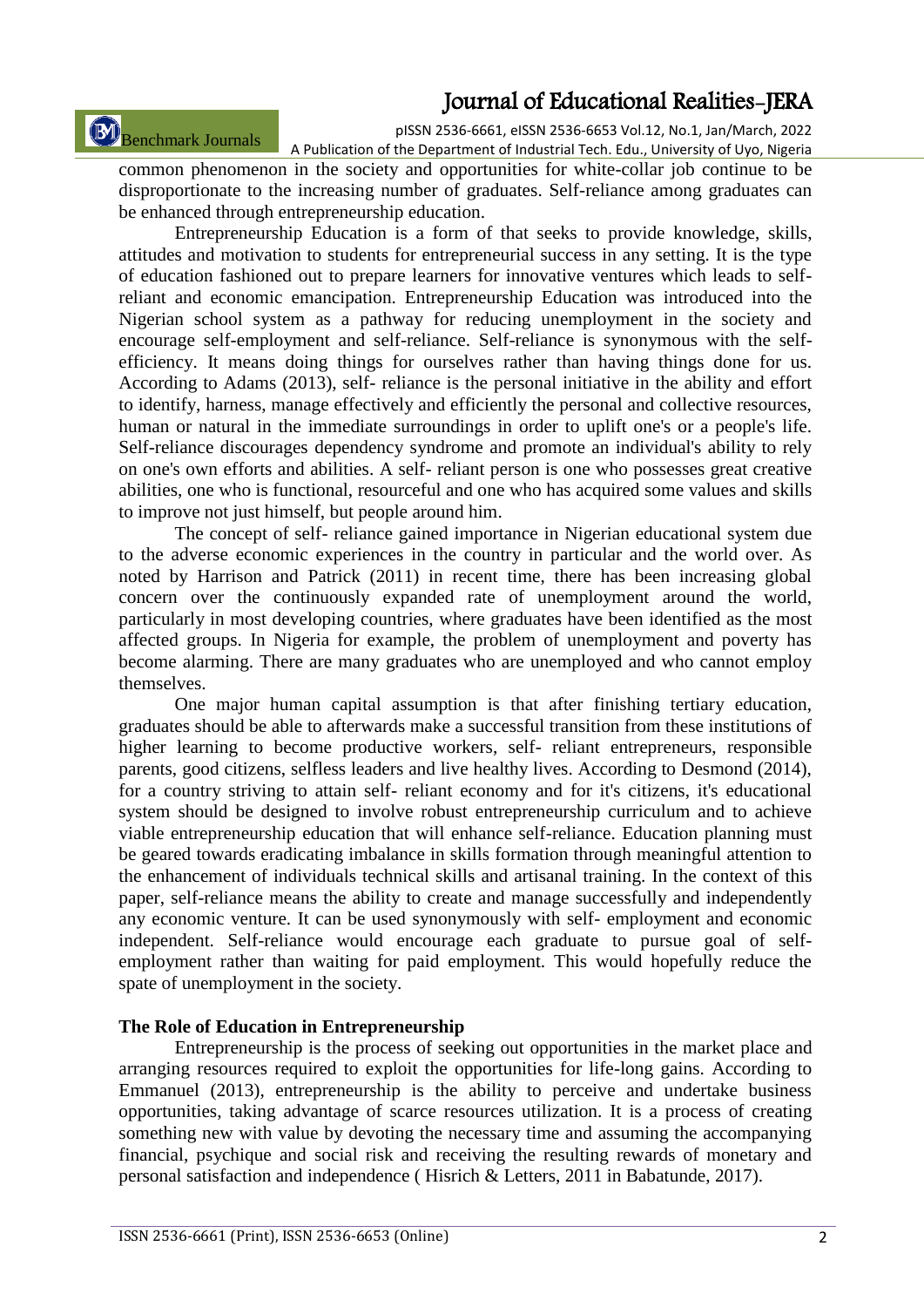Benchmark Journals

pISSN 2536-6661, eISSN 2536-6653 Vol.12, No.1, Jan/March, 2022 A Publication of the Department of Industrial Tech. Edu., University of Uyo, Nigeria

Entrepreneurship is a process and actions of an entrepreneur who is always in search of something new and exploits such ideas into gainful opportunities by accepting the risk and uncertainties of the new enterprise. The word "entrepreneur" is derived from the french verb entreprendre, which means "to undertake". It refers to those who undertake the risk of new enterprises. According to Macaulay (2014), an entrepreneur is someone who always search for change, respond to it, and exploits it as as opportunity. The process of performing the role of an entrepreneur is called entrepreneurship. It describes the art of turning a business idea into a profitable venture. Some attributes associated with successful entrepreneurship include: creativity, motivation, vision, versatility and risk tolerance.

Entrepreneurship Education seeks to inculcate entrepreneurial spirit in students and prepare them towards becoming entrepreneurs and enhancing their self-reliance. Entrepreneurship education is the type of education fashioned out to prepare learners for innovative ventures which leads to self-reliant and economic emancipation. A broader definition of entrepreneurship education according to the European Commission (2011) is the process by which learners are equipped with a wide set of competencies that can bring about greater individual, social and economic benefits. It is the type of education which seeks to provide students with the knowledge, skills and motivation to encourage entrepreneurial success in various settings.

According to Maina (2014), the introduction of entrepreneurship education in Nigerian school system was basically to reduce unemployment in the society and encourage self-employment and self-reliance. At the secondary level of education, the Nigerian Educational Research and Development Council (NERDC) in the National Policy on Education (NPE, 2013), listed what it called "Trade & Entrepreneurship Subjects", consisting of thirty-four subjects from which a student can identify passion, acquire the skills and pursue a career as entrepreneur. Some of these trades are listed as auto body repair/ spray painting, auto electrical/mechanical work, air conditioning/ maintenance, electrical installation, welding  $\&$  fabrication, painting  $\&$  decoration, plumbing  $\&$  pipe lifting, carpentry & joinery, garment making, catering, photography, among others.

At tertiary level of education, the general objectives of entrepreneurship education according to Manina (2014) are as follows:

1. To encourage higher institutions to generate knowledge and other competencies that will build an entrepreneurship human capital for national development

2. To help build an innovative and entrepreneurial culture in order to create a productive and socially responsible generation of graduates

3. To address the problem of unemployment and under- employment in the society.

Entrepreneurship education aims at enforcing a mind-shift of every graduate towards selfemployment and self-reliant. A graduate may pursue a career in an existing trade, or alternatively, may identify, evaluate, and initiate a new line of business. Ultimately, entrepreneurship education aims at equipping graduates with the potentials to succeed and make difference in the business world.

As part of the training programme in entrepreneurship in Nigerian higher institutions, every student is normally required to undertake a field training experience in his or her chosen occupation. The aim is to encourage students to identify a skill where they have passion and talent and attache with any approved training organization to develop skills in the chosen trade. Through this means, the universities provide avenue and motivation for entrepreneurial skills development among students for self-reliance.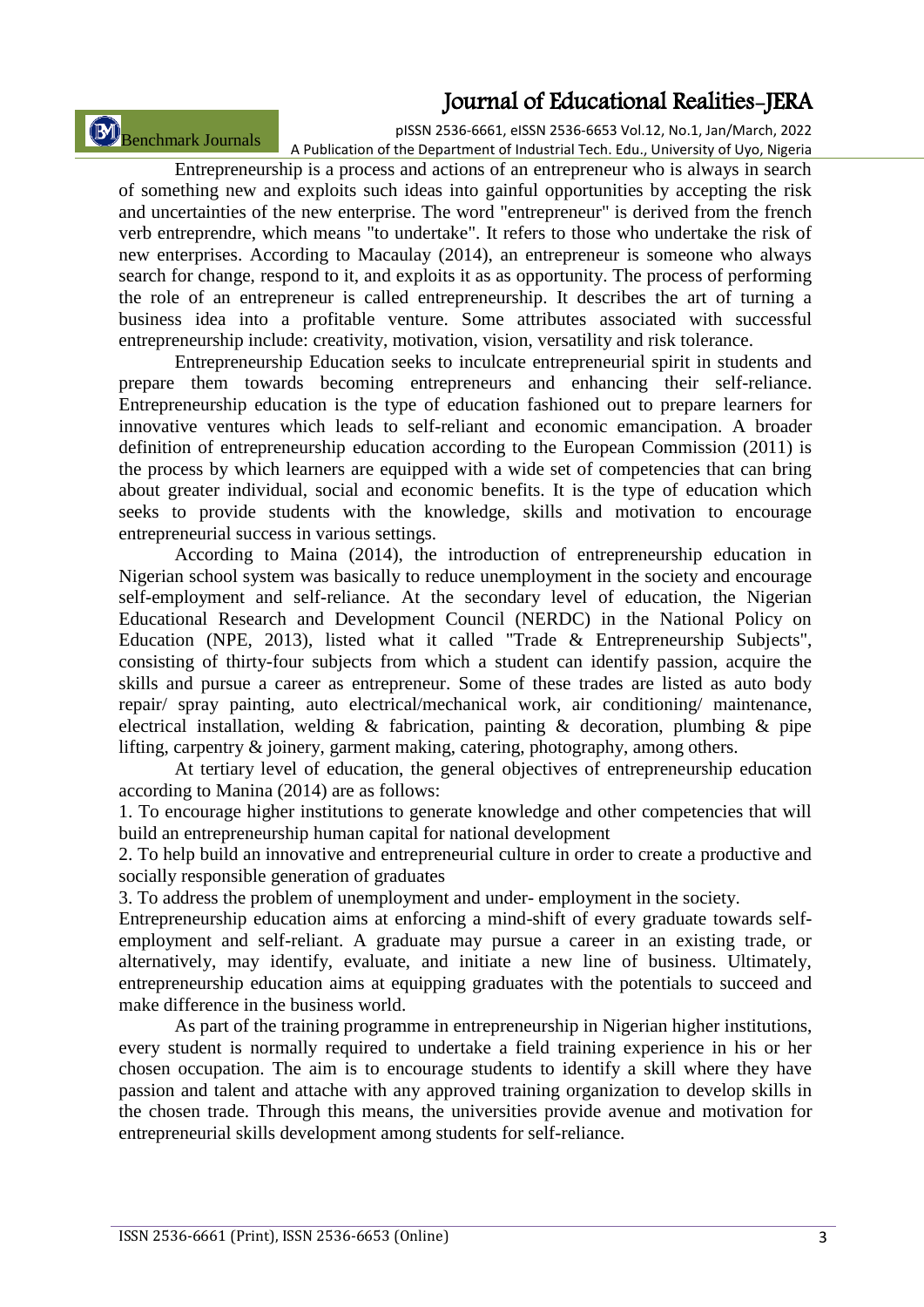Benchmark Journals

pISSN 2536-6661, eISSN 2536-6653 Vol.12, No.1, Jan/March, 2022 A Publication of the Department of Industrial Tech. Edu., University of Uyo, Nigeria

### **Guides to Successful Entrepreneurial Initiative**

A significant factor that often discourages individuals from undertaking entrepreneurial ventures is fear of uncertainties and possibility of failure. High motivation back up with sound knowledge of what to do and steps to take towards successful entrepreneurial initiative can go a long way to reduce this fear and enhance graduates confidence in their entrepreneurial pursuit. This is the role of entrepreneurship education.

Akpan (2021) put forward the following guidelines which can be followed to identify, evaluate and successfully initiate a profitable venture.

- 1. Identification of business opportunity
- 2. Formation of business idea corresponding with the identified opportunity
- 3. Conducting Feasibility Study to determine the viability of the proposed idea, and
- 4. Preparation of business plan for the take-off of the business.

These steps ensure the success of an entrepreneurship venture and reduce the chances of failure, thus, increasing the confidence of a potential entrepreneur.

1. Identification of Business Opportunities: Business Opportunities exist where there is "inefficiency or imperfection" in the market. This could be a situation where there is absent of a particular goods or service, inadequate supply of a particular goods or service or supply of different goods or service at the same or lower price. A source business opportunity can come from provision of a new goods or service, enhancement of an existing goods or service, finding a new market for an existing product, finding a new application for an existing product, finding a new and better ways of doing anything.

To identify business opportunity, an entrepreneur must observe the market around him and see whether there is imperfection. Such imperfection can be as a result of technological, social, economic and political changes. Therefore, an entrepreneur is expected to be on the look for these changes in order to identify business opportunities.

2. Turning business opportunities into ideas and then to tangible product or service: Once a business opportunity is identified, the next thing is to turn such opportunity into business idea corresponding to the identified opportunity. Turning the business idea into tangible product or service takes the form of producing the actual goods and supplying it to expected customers.

However, it should be noted that it is not every business idea is worthwhile. Therefore, determining whether a certain business idea is worthwhile or not calls for a "feasibility study".

3. Conducting Feasibility Study: Feasibility Study is an assessment or analysis of a proposed project, plan or venture to determine it practicality and profitability, and whether it is likely to succeed. It is designed to assess the viability of an idea with the emphasis to identify potential issues and problems. The end product of a feasibility study is "a feasibility study document", analysing how the business world operate, it's potential customers, financial analysis, technological requirements and organization.

Feasibility Study provides entrepreneur with quality Information for decision making and reasons whether or not to proceed with the idea. It helps in the development of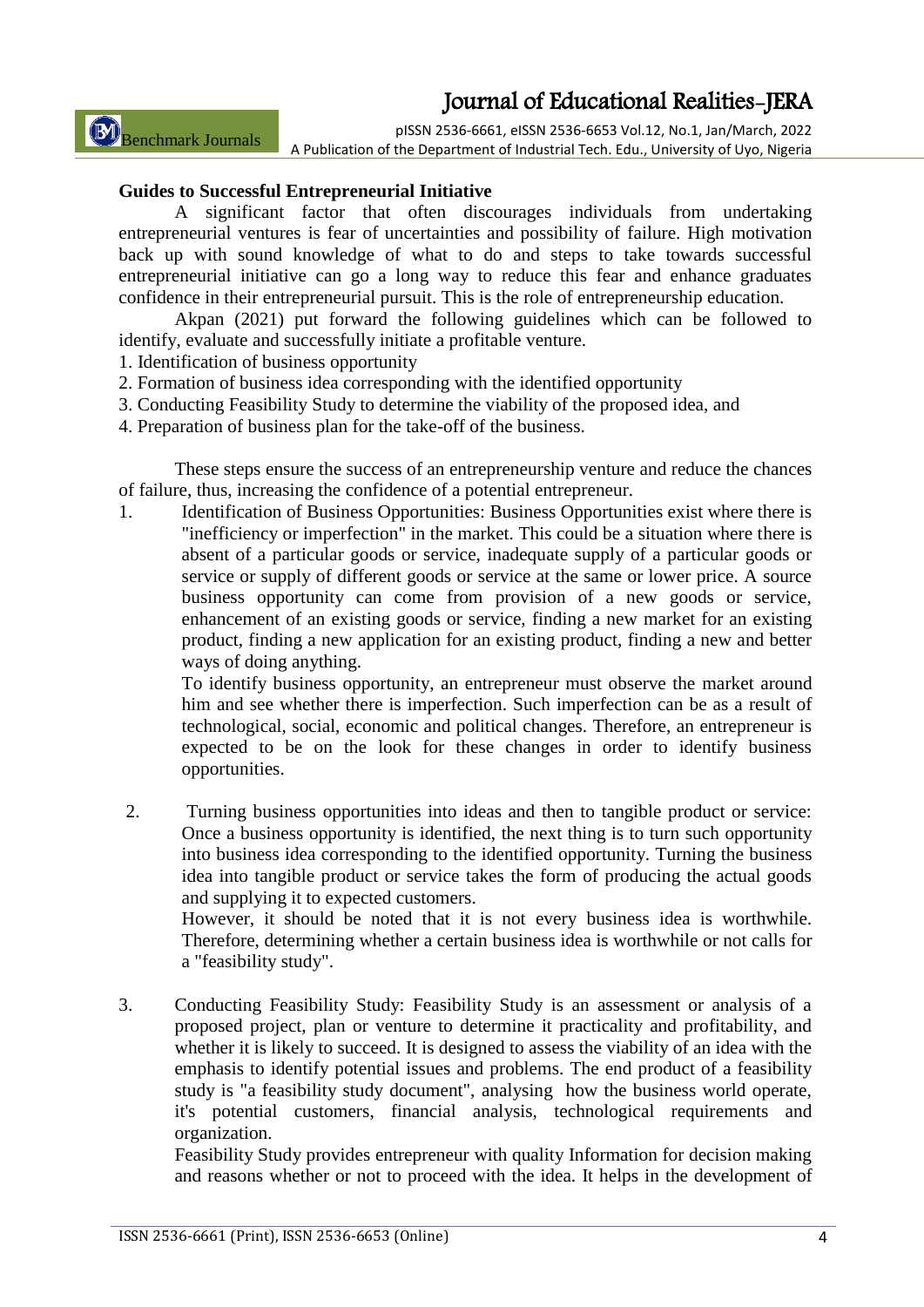Benchmark Journals

pISSN 2536-6661, eISSN 2536-6653 Vol.12, No.1, Jan/March, 2022

A Publication of the Department of Industrial Tech. Edu., University of Uyo, Nigeria marketing strategy and can be used to convince investors or banks that investing in the business is a wise choice.

4. Preparation of a business plan: When an entrepreneur is convinced that the proposed idea is viable given the outcome of the feasibility study, the next stage is the preparation of a business plan. Business plan is a guide to managing the business to ensure its growth and progress. It consists of the executive summary which is a brief and general overview of the business, intended to introduce the business to outsiders, business analysis which describes the business , it's mission and objectives, history and ownership, product or service, and operating plan among others. Also included in the business plan are market analysis, management summary, financial plan and appendices.

Armed with the above knowledge, a graduate of entrepreneurship education is highly motivated to pursue any entrepreneurial career with confidence. Entrepreneurship education trains graduates to become skillful and sensitive to business opportunities around them, effective in analysing a business idea and turning them into profitable ventures. This increases graduate's self-reliance.

### **Repositioning Entrepreneurship Education for Graduates Self-Reliance**

Entrepreneurship education has been adopted by Nigerian government as a programme whose objective is to address the issue of unemployment in the country and enhance self-reliance among citizens. Therefore, it is appropriate that the programme should be given priority by government and all stakeholders involved. According to Babatunde (2017), the introduction entrepreneurship education into Nigerian higher education system came with a policy that mandated all Nigerian universities to establish Entrepreneurship Development Centres (EDC) and Enterprise Resource Centers (ERC) latest by the end of 2008 academic session. These centres were to be involved in the promotion of Entrepreneurship education through curriculum review, promotion of innovation and technology, provision of incentives to students and lecturers to encourage the programme, advocacy programme as well as mobilization of support and funding for the programme. It has been observed that very little has been done in this respect. According to Babatunde (2017), many public universities in Nigeria complain of lack of matching capital grants and difficulties associated with accessing grants from the Education Trust Fund (ETF). It is unarguably that the establishment of these centres would enhance the implementation of the programme by Nigerian Universities and reposition entrepreneurship education to achieve it's objective. Universities must actively be involved in the task of equipping graduates with entrepreneurial skills. Entrepreneurial Skills Development Centers are crucial in this respect and every university in Nigeria should ensure that these centres are available and functional.

In an attempt to address the issue of unemployment, the federal government of Nigeria has from time to time established other agencies such as the National Directorate of Employment (NDE), National Open Apprenticeship Scheme (NOAS), National Industrial Development Bank (NIDB). It appropriate that these agencies should work in collaboration with the institutions of higher learning in the country to the implementation of entrepreneurship education towards tackling unemployment in the country. This would further reposition entrepreneurship education for graduates' self-reliance.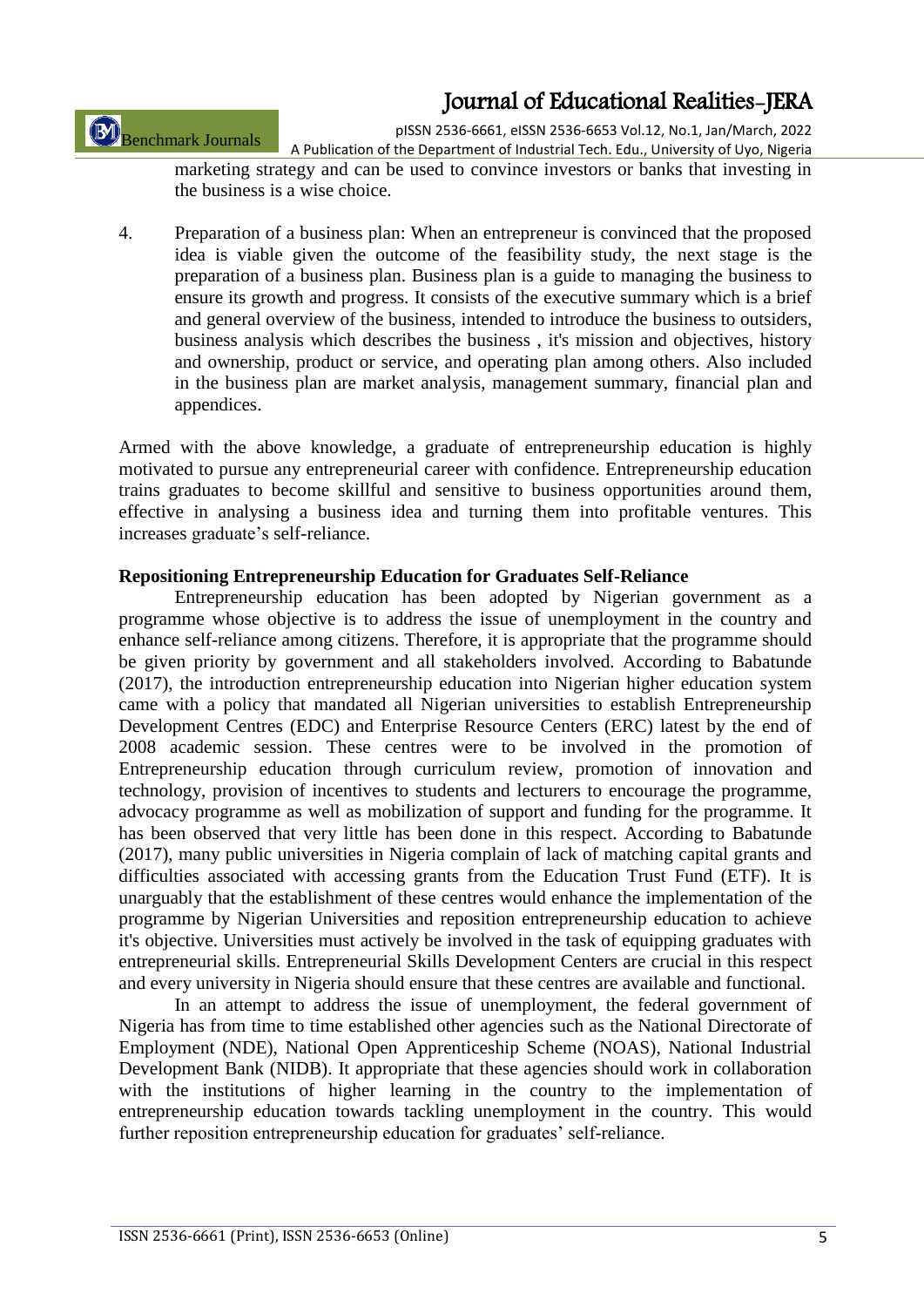pISSN 2536-6661, eISSN 2536-6653 Vol.12, No.1, Jan/March, 2022 A Publication of the Department of Industrial Tech. Edu., University of Uyo, Nigeria

### **Conclusion**

In the face of rising unemployment in Nigeria, especially among graduates of Nigerian higher institutions, self-reliance has gained importance in the education, training and preparation of individuals for living in the present society. Entrepreneurship education is a means of enhancing graduates self-reliance. Entrepreneurship education develops in students the motivation, orientation, skills and knowledge which give them confidence to pursue entrepreneurial ventures through proper identification of opportunities, development and evaluation of business ideas and converting a viable opportunity into profitable ventures, thus encouraging self-employment and self-reliance. It is concluded that entrepreneurship education should be given proper attention through funding by government and support by relevant agencies to ensure effective implementation of the programme to enhance graduate's self-reliance and self-employment.

### **Suggestions**

In order to further enhance graduate's self-reliance through entrepreneurship education by Nigerian universities, the following suggestions are provided:

- 1. Entrepreneurship education should be given adequate attention by government through adequate funding, other stakeholders including university authorities to facilitate the implementation of the programme.
- 2. Other agencies such as the National Directorate of Employment and the National Open Apprenticeship Scheme should collaborate with the Nigerian higher institutions for the training of students for self-employment and self-reliance.
- 3. Schools and the relevant authorities that adequate to promote the implementation of entrepreneurship education are available in schools such as Entrepreneurship Development Centres and Entrepreneurship Resource Centers as provided by the programme's policy. This ensure that the objective of programme is achieved.
- 4. There should be proper orientation for all students on need for self-reliance through entrepreneurship education. Students should also be encouraged through incentives by government and other authorities to adopt entrepreneurship education to increase their skills, knowledge and motivation for self-reliance.
- 5. Government should set up a special trust fund to provide empowerment for graduates of entrepreneurship education as a transition programme to enable them establish themselves independently in their chosen entrepreneurship career.

#### **References**

Adams, P. N. (2012). *Nigeria in search of self-reliant economy*. Owerri: Kingsword Publishers.

Akpan N. A. (2021). *Business opportunities*. Unpublished Lecture Notes (University of Uyo).

Babatunde, G. I. (2017). *Developing entrepreneurship skills and transforming challenges into opportunities in Nigeria.* Ibadan: Linkage Books

Desmond, H. l. (2014). Repositioning Nigerian Universities for youths empowerment in Nigeria. *Journal of Education and Practice.* 8(4); 12-16